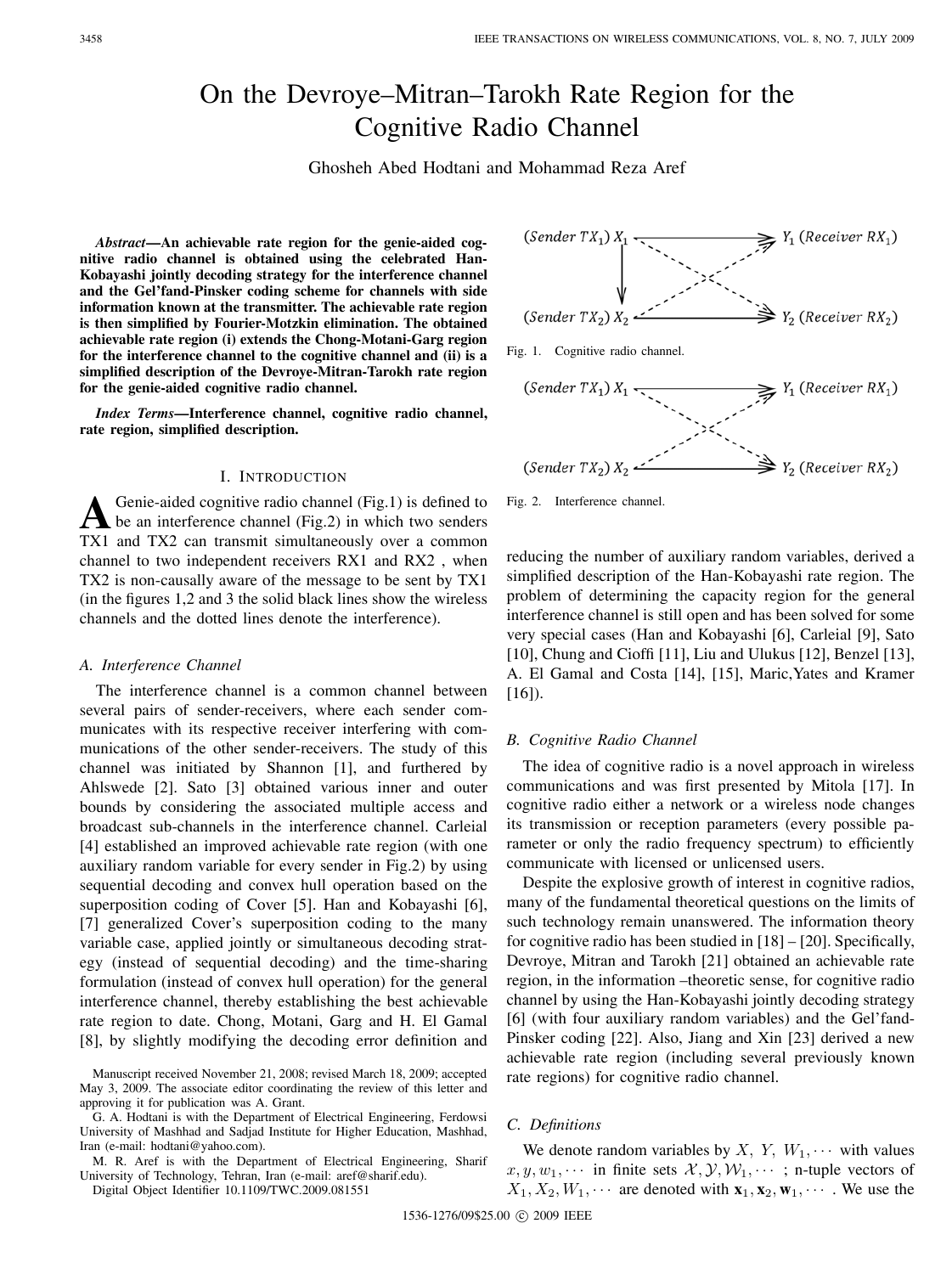

Fig. 3. Modified cognitive radio channel.

symbol  $A^n_{\epsilon}(X_1, X_2, \cdots, X_l)$  to indicate the set of  $\epsilon$ -typical n-sequences  $(\mathbf{x}_1, \mathbf{x}_2, \cdots, \mathbf{x}_l)$  [24].

In the discrete memoryless interference channel (Fig.2) and the cognitive radio channel (Fig.1), random variables  $X_1, X_2$ are the inputs to the channels characterized by the conditional probabilities  $p(y_1 | x_1 x_2)$ ,  $p(y_2 | x_1 x_2)$  with output random variables  $Y_1$ ,  $Y_2$ .

As in [6], we introduce a modified genie-aided cognitive radio channel (Fig.3) with auxiliary random variables  $W_1$  and  $W_2$ , representing the public information to be sent from TX1 to (RX1, RX2) with the rate  $T_1$  and from TX2 to (RX1, RX2) with the rate  $T_2$ , respectively; and also serving as cloud centers that can be decoded by both receivers. The private information to be sent from TX1 to RX1 (with the rate  $S_1$ ) and from TX2 to RX2 (with the rate  $S_2$ ) is included in the random variables  $X_1$  and  $X_2$ , respectively. Also, as in [6],  $Q \in \mathcal{Q}$ is a time-sharing random variable whose n-sequences  $q =$  $(q_1, q_2, \dots, q_n)$  are generated independently of the messages. The n-sequences **q** are given to both senders and receivers.

For the modified genie-aided cognitive radio channel with four auxiliary random variables [21], the code and the achievable rate pair  $(R_1, R_2)$  are defined the same as in [21], but for the same channel with two auxiliary random variables, we can define the code as follows.

An  $(n, |2^{nT_1}|, |2^{nS_1}|, |2^{nt_2}|, |2^{ns_2}|, \epsilon)$  code for the modified genie-aided cognitive radio channel (Fig.3) consists of  $\lfloor 2^{nT_1} \rfloor$  codewords  $\mathbf{w}_1(j)$ ,  $\lfloor 2^{nS_1} \rfloor$  codewords  $\mathbf{x}_1(j,k)$  for TX1 ; and  $|2^{nt_2}|$  codewords  $w_2(l)$ , randomly thrown into  $\lfloor 2^{nT_2} \rfloor$  bins,  $\lfloor 2^{ns_2} \rfloor$  codewords  $\mathbf{x}_2(b, l)$ , randomly thrown into  $\left[2^{nS_2}\right]$  bins, for TX2 ;  $j \in \{1, 2, \dots, |2^{nT_1}|\}$ ,  $k \in$  $\{1, 2, \cdots, |2^{nS_1}|\}$ ,  $l \in \{1, 2, \cdots, |2^{nt_2}|\}$ ,  $b \in$  $\{1, 2, \cdots, \lfloor 2^{n s_2} \rfloor \}$ , such that the average probability of decoding error is less than  $\epsilon$ .

A quadruple  $(T_1, S_1, T_2, S_2)$  of nonnegative real numbers is achievable if there exists a sequence of codes such that the average error probabilities under some decoding scheme are less than  $\epsilon$ . An achievable region for the modified genie-aided cognitive radio channel is the closure of a subset of the positive region of  $R^4$  of achievable rate quadruples  $(T_1, S_1, T_2, S_2)$ .

### II. THE MAIN RESULT

In this paper, first, we establish an achievable quadruple  $(T_1, S_1, T_2, S_2)$  for the genie-aided cognitive radio channel (theorem 1), and then describe the quadruple as the set of rate pairs  $(R_1, R_2)$  in theorem 2 which (i) includes the achievable rate pairs of Chong-Motani-Garg for the interference channel [8], and (ii) presents a simple description for Devroye-Mitran-Tarokh achievable rates in [21].

**Theorem 1**: For the modified genie-aided cognitive radio channel (Fig.3), let  $Z = (QW_1W_2X_1X_2Y_1Y_2)$  and let  $P$  be the set of distributions on  $Z$  that can be decomposed into the general form:

$$
p (qw_1w_2x_1x_2y_1y_2) = p (q) p (x_1w_1 | q) p (x_2w_2 | qx_1w_1)
$$
  
. 
$$
p (y_1y_2 | x_1x_2)
$$
 (i)

For any  $Z \in \mathcal{P}$  let  $S(Z)$  be the set of all quadruples  $(T_1, S_1, T_2, S_2)$  of nonnegative real numbers such that

$$
S_{1} \leq I (W_{2}; X_{1} | W_{1}Q) + I (X_{1}; Y_{1} | W_{1}W_{2}Q)
$$
\n
$$
= a_{1} \qquad (a)
$$
\n
$$
S_{1} + T_{2} \leq I (Y_{1}; X_{1}W_{2} | W_{1}Q) - I (W_{2}; X_{1}W_{1} | Q)
$$
\n
$$
= b_{1} \qquad (b)
$$
\n
$$
S_{1} + T_{1} \leq I (W_{2}; X_{1} | Q) + I (Y_{1}; X_{1} | QW_{2})
$$
\n
$$
= c_{1} \qquad (c)
$$
\n
$$
S_{1} + T_{1} + T_{2} \leq I (Y_{1}; W_{2}X_{1} | Q) - I (W_{2}; X_{1}W_{1} | Q)
$$
\n
$$
= d_{1} \qquad (d)
$$
\n
$$
S_{2} \leq I (W_{2}; X_{2} | W_{1}Q) + I (Y_{2}; X_{2} | W_{1}W_{2}Q)
$$
\n
$$
- I (X_{2}; X_{1}W_{1} | Q) = a_{2} \qquad (e)
$$
\n
$$
S_{2} + T_{1} \leq I (W_{2}; X_{2}W_{1} | Q) + I (Y_{2}; X_{2}W_{1} | QW_{2})
$$
\n
$$
- I (X_{2}; X_{1}W_{1} | Q) = b_{2} \qquad (f)
$$
\n
$$
S_{2} + T_{2} \leq I (Y_{2}; X_{2} | W_{1}Q) - I (W_{2}; X_{1}W_{1} | Q)
$$
\n
$$
- I (X_{2}; X_{1}W_{1} | Q) = c_{2} \qquad (g)
$$

$$
S_2 + T_2 + T_1 \le I(Y_2; X_2W_1 | Q) - I(W_2; X_1W_1 | Q)
$$

$$
- I(X_2; X_1 W_1 | Q) = d_2 \tag{h}
$$

$$
S_1 \ge 0 , S_2 \ge 0 , T_1 \ge 0 , T_2 \ge 0
$$
 (j)

Let S be the closure of  $\bigcup_{Z \in \mathcal{P}} S(Z)$ . Then any element of  $S$  is achievable.

**Proof**: See the Appendix A.

# **Corollaries**:

**Corollary 1**: The quadruple  $(T_1, S_1, T_2, S_2)$  for the interference channel in [8, the lemma 3] is readily obtained from the quadruple  $(T_1, S_1, T_2, S_2)$  in theorem 1 if we consider the distribution (i) in the following special case as in [8]:

$$
p (qw_1w_2x_1x_2y_1y_2) = p (q) p (x_1w_1 | q) p (x_2w_2 | q)
$$
  
. 
$$
p (y_1y_2 | x_1x_2)
$$
 (ii)

**Corollary 2**: The quadruple  $(T_1, S_1, T_2, S_2)$ , with two auxiliary random variables satisfying eight constraints in theorem 1, is a simplified description of the achievable rates with four auxiliary random variables satisfying sixteen constraints in [21, theorem 1,the constraints 6-21] for the genie-aided cognitive radio channel.

**Theorem 2**: For a fixed  $P \in \mathcal{P}$  in theorem 1, let  $\mathcal{R}(P)$  be the set of rate pairs  $(R_1 = S_1 + T_1, R_2 = S_2 + T_2)$  satisfying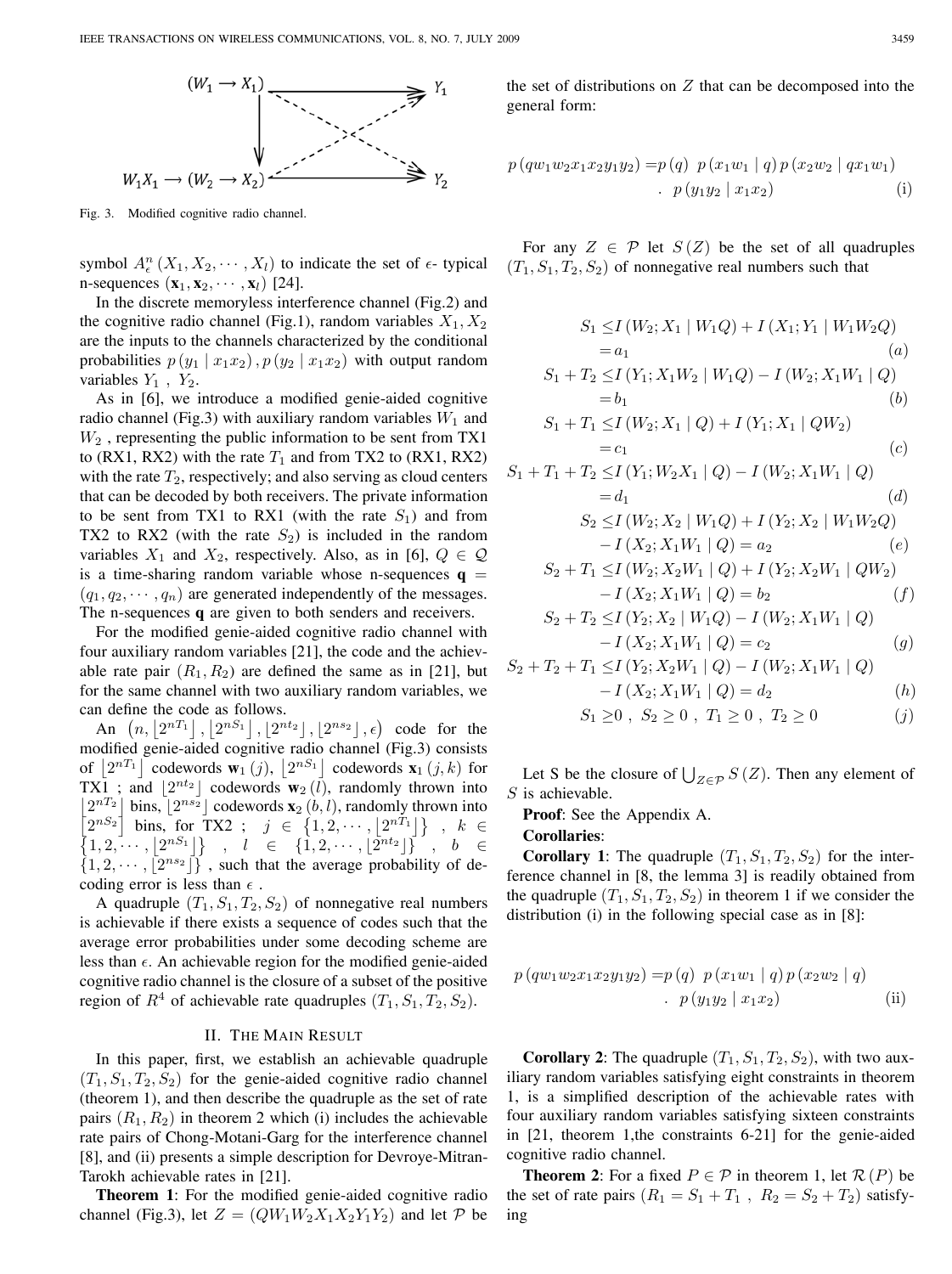$R_1 \leq c_1$ ,  $R_1 \leq a_1 + b_2$ ,  $R_2 \leq c_2$  $R_2 \le a_2 + b_1$ ,  $R_1 + R_2 \le a_2 + d_1$  $R_1 + R_2 \leq a_1 + d_2$ ,  $R_1 + R_2 \leq b_1 + b_2$  $R_1 + 2R_2 \leq a_2 + d_2 + b_1$  $2R_1 + R_2 \leq a_1 + d_1 + b_2$  $R_1 \leq d_1$ ,  $R_1 + R_2 \leq b_1 + d_2$  $R_1 > 0$ ,  $R_2 > 0$ .

where  $a_i$ ,  $b_i$ ,  $c_i$ ,  $d_i$ ,  $i = 1, 2$  are all the same as in theorem 1. Then,  $R = \bigcup_{P \in \mathcal{P}} \mathcal{R}(P)$  is an achievable rate region for the genie-aided cognitive radio channel.

**Proof**: See the Appendix B.

#### **Corollaries:**

**Corollary 1**: It can be shown that by considering the special distribution (ii) instead of (i), theorem 2 is reduced to the lemma 4 in [8].

**Corollary 2**: As mentioned before (corollary 2 to theorem 1), theorem 1 gives a simple description of the achievable rates in [21] with the constraints on  $(T_1, S_1, T_2, S_2)$ . Therefore, theorem 2 as a consequence of theorem 1 demonstrates the corresponding simplified description on the rate pair  $(R_1, R_2)$ .

#### APPENDIX A

#### THE PROOF OF THEOREM 1

It is sufficient to show that any element of  $S(Z)$  for each  $Z \in \mathcal{P}$  is achievable. So, fix  $Z = (QW_1W_2X_1X_2Y_1Y_2)$ and take any  $(T_1, S_1, T_2, S_2)$  satisfying the constraints of the theorem.

**Codebook generation:** Consider  $n > 0$ , some distribution of the form (i) and

$$
p(w_2 | q) = \sum_{x_1, w_1} p(w_1 | q) p(x_1 | qw_1) p(w_2 | x_1w_1q)
$$
  

$$
p(x_2w_2 | q) = p(w_2 | q) p(x_2 | qw_2)
$$
  

$$
= \sum_{x_1, w_1} p(w_1 | q) p(x_1 | qw_1) p(x_2w_2 | x_1w_1q).
$$

Therefore, by using random binning we can generate the sequences of  $w_2$  and  $x_2$  independently of  $w_1$  and  $x_1$ . So, 1. generate a n-sequence **q**, i.i.d. according to  $\prod_{i=1}^{n} p(q_i)$ , 2. for the codeword **q**, generate  $|2^{nT_1}|$  conditionally independent codewords  $\mathbf{w}_1(j)$ ,  $j \in \{1, 2, \cdots, \lfloor 2^{nT_1} \rfloor\}$  according to  $\prod_{i=1}^{n} p(w_{1i} | q_i)$ ,

3. for the codeword **q** and each of the codewords  $\mathbf{w}_1(j)$ , generate  $\left[2^{nS_1}\right]$  n-sequence  $\mathbf{x}_1(j,k)$ ,  $k \in \{1,2,\dots,\left[2^{nS_1}\right]\},$ i.i.d. according to  $\prod_{i=1}^{n} p(x_{1i} | w_{1i} (j), q_i)$ ,

4. for the codeword **q** , generate  $\lfloor 2^{nt_2} \rfloor$  n-sequence  $\mathbf{w}_2(l)$ ,  $l \in \{1, 2, \cdots, \lfloor 2^{nt_2} \rfloor \}$ , i.i.d. according to  $\nabla^{n}$  $\prod_{i=1}^{n} p(w_{2i} | q_i)$ , and throw them randomly into  $\lfloor 2^{nT_2} \rfloor$  bins such that the sequence  $\mathbf{w}_2$  (l) in bin  $s_{21}$  is denoted as  $\mathbf{w}_2(s_{21}, l)$ ,  $s_{21} \in \{1, 2, \cdots, |2^{nT_2}|\},\$ 

5. for the codeword **q** and each of the codewords  $\mathbf{w}_2(s_{21}, l)$ , generate  $|2^{ns_2}|$  n-sequences  $\mathbf{x}_2(b, l)$  ,  $b \in \{1, 2, \dots, \lfloor 2^{n s_2} \rfloor\}, \text{ i.i.d. according to }$   $\prod_{i=1}^{n} p(x_{2i} | w_{2i} (l), q_i)$ , and throw them randomly into  $\left[2^{nS_2}\right]$  bins such that the sequence  $\mathbf{x}_2(b, l)$  in bin  $s_{22}$  is denoted as  $\mathbf{x}_2(s_{22}, b, l)$ ,  $s_{22} \in \{1, 2, \cdots, |2^{nS_2}|\}.$ 

**Encoding**: The aim is to send a four dimensional message  $(i, k, s_{21}, s_{22})$  whose first two components j and k are message indices and whose last two components  $s_{21}$  and  $s_{22}$  are bin indices. The messages actually sent over the genie-aided cognitive radio channel are  $x_1$  and  $x_2$ . The message and bin indices are mapped into  $x_1$  and  $x_2$  as follows.

The sender TX1 to send j and k looks for  $\mathbf{w}_1(j)$ ,  $\mathbf{x}_1(j,k)$ and sends  $\mathbf{x}_1$   $(j, k)$ .

The cognitive sender TX2 knowing  $\mathbf{w}_1(j)$ ,  $\mathbf{x}_1(j,k)$  noncausally and **q**, to send  $(s_{21}, s_{22})$  finds a sequence  $\mathbf{w}_2(l)$ in bin  $s_{21}$  such that  $(\mathbf{q}$ ,  $\mathbf{w}_1(j)$ ,  $\mathbf{x}_1(j,k)$ ,  $\mathbf{w}_2(l)$ )  $\in A^n_{\epsilon}$ and then finds a sequence  $\mathbf{x}_2(b, l)$  in bin  $s_{22}$  such that  $(\mathbf{q}, \mathbf{w}_1(j), \mathbf{x}_1(j,k), \mathbf{w}_2(l), \mathbf{x}_2(b,l)) \in A_{\epsilon}^n$  and sends  $\mathbf{x}_2$  (s<sub>22</sub>, b, l).

**Decoding and analysis of error probability:** The receivers RX1 and RX2 decode the corresponding messages independently, based on strong joint typicality [6]. The inputs  $\mathbf{x}_1$  and **x**2, to the genie-aided cognitive radio channel are received at the receivers as  $y_1$  and  $y_2$ , according to the conditional distributions  $p(y_1 | x_1x_2)$  and  $p(y_2 | x_1x_2)$ , respectively. It is assumed that all messages are equiprobable. Without loss of generality it is assumed that  $(j = 1, k = 1; s_{21} = 1, s_{22} = 1)$ is sent with the codeword **q** , known to both receivers and senders. Notice that the first two components,  $j$  and  $k$ , are message indices, whereas the last two components,  $s_{21}$  and  $s_{22}$ , are bin indices. Now, we can find the constraints in theorem 1 such that the average probability of error  $P_e^{(n)} \longrightarrow 0$ as the block length  $n \longrightarrow \infty$ .

The receiver  $RX_1$ , by receiving  $y_1$  and knowing **q**, decodes  $j = 1, k = 1$ ;  $s_{21} = 1$  or  $jk$   $(s_{21}, l) = 11$   $(1, l)$  simultaneously [6]. Therefore, we can define the event  $E_{jk(s_{21},l)}$ and  $P_e^{(n)}$  as follows, thereby establishing the constraints that lead to  $(P_e^{(n)} \longrightarrow 0$  as the block length  $n \longrightarrow \infty$ ). (The state  $j = k = 1$ ;  $s_{21} \neq 1$  is not considered as error).

$$
E_{jk(s_{21},l)} = \{(\mathbf{q}, \mathbf{w}_1(j), \mathbf{x}_1(j,k), \mathbf{w}_2(s_{21}, l), \mathbf{y}_1) \in A_{\epsilon}^n\}
$$
  
\n
$$
P_{\epsilon}^{(n)} = P\left\{E_{11(1,l)}^c \cup E_{jk(s_{21},l)\neq 11(1,\hat{l})}\right\}
$$
  
\n
$$
\leq P\left(E_{11(1,l)}^c\right) + \sum_{jk(s_{21},l)\neq 11(1,l)} P\left(E_{jk(s_{21},l)}\right)
$$
  
\n
$$
\leq \epsilon + \sum_{\substack{j\neq 1, k=s_{21}=1}}^{\boxed{11}} \cdots + \sum_{\substack{j=s_{21}=1, k\neq 1}}^{\boxed{21}} \cdots + \sum_{\substack{j\neq 1, k\neq 1, s_{21}=1}}^{\boxed{31}} \cdots + \sum_{\substack{j\neq 1, k\neq 1, s_{21}=1}}^{\boxed{61}} \cdots + \sum_{\substack{j\neq 1, k\neq 1, s_{21}\neq 1}}^{\boxed{61}} \cdots + \sum_{\substack{j\neq 1, k\neq 1, s_{21}\neq 1}}^{\boxed{61}} \cdots + \sum_{\substack{j\neq 1, k\neq 1, s_{21}\neq 1}}^{\boxed{61}} \cdots
$$

from where in order to  $(P_e^{(n)} \longrightarrow 0$  as the block length  $n \longrightarrow \infty$ ), in accordance with the codebook it is necessary and sufficient that:

$$
S_1 \le I(Y_1W_2; X_1 | QW_1)
$$
  
\n
$$
S_1 + t_2 \le I(Y_1; W_2X_1 | W_1Q)
$$
\n(1)  
\n(2)